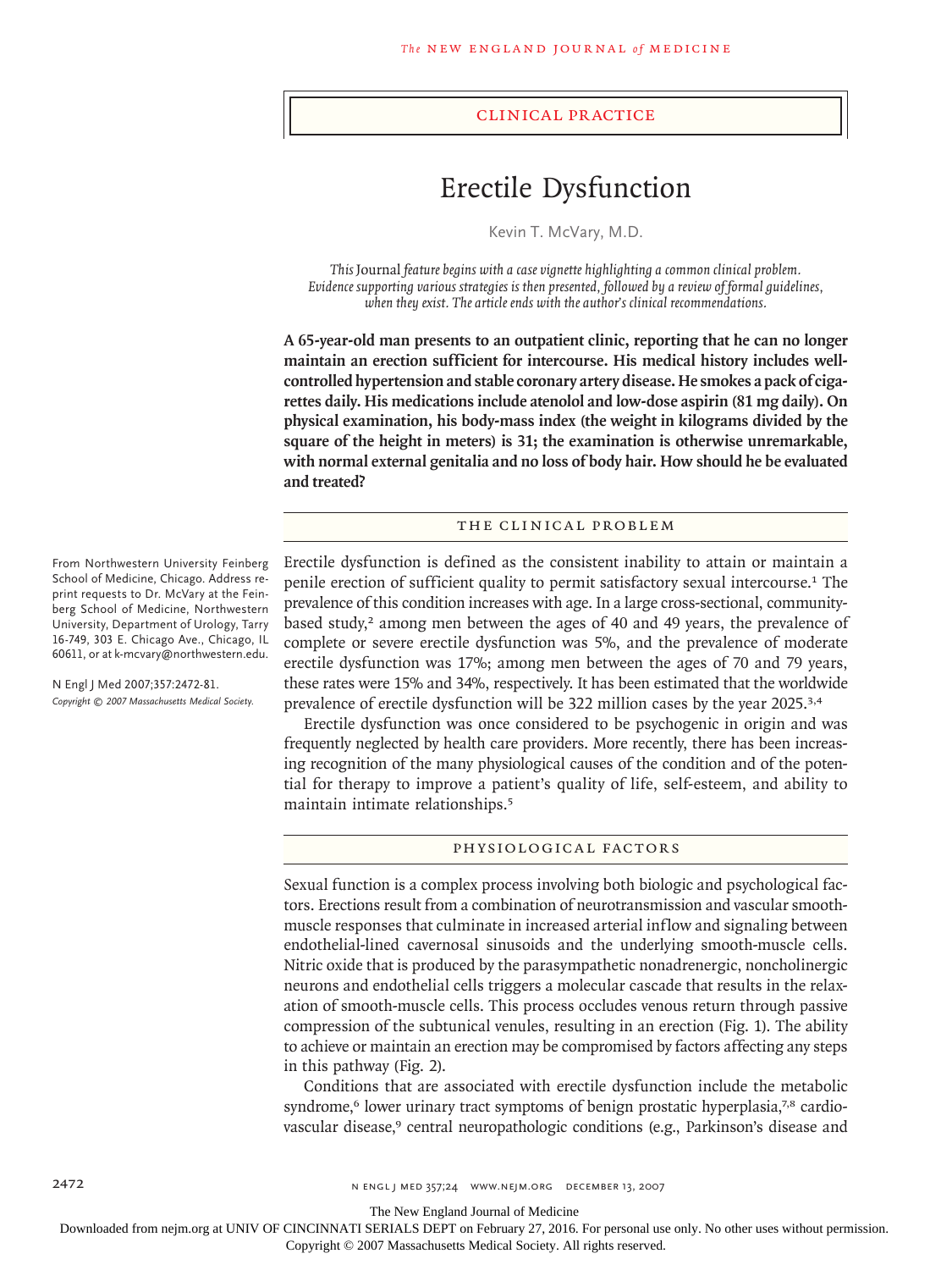## **Figure 1. Physiological Mechanism of Penile Smooth-Muscle Relaxation.**

The corpora cavernosa contain a network of smoothmuscle cells and endothelial cells surrounded by an expansible tunica albuginea. The sinusoid cavities are small in volume at rest as the smooth-muscle cells are tonically contracted (Panel A). With stimulation, smoothmuscle cells relax, which allows the sinusoids to engorge with blood and causes the penis to become tumescent. As the sinusoids expand, they compress the subtunical venous plexus, which causes an erection (Panel B). If there is insufficient relaxation of smooth-muscle cells (e.g., from a lack of endogenous nitric oxide associated with endothelial disease) and decreased sinusoid compliance, an inadequate number of smooth-muscle cells (e.g., cell apoptosis from diabetes or neuropathy), or tunical degeneration (e.g., Peyronie's disease), then insufficient compression of the subtunical veins results in erectile dysfunction (Panel C).

hemorrhagic or ischemic stroke), tobacco use (with the prevalence of erectile dysfunction twice as high among smokers as among nonsmokers),<sup>10</sup> diabetes mellitus,<sup>11</sup> and other endocrine disorders, including hypogonadism and hyperprolactinemia (Table 1). Atherosclerosis, with associated endothelial dysfunction, develops in the penile circulation as it does elsewhere; more than two thirds of patients with coronary artery disease have symptoms of erectile dysfunction before the onset of coronary symptoms.9 For patients with diabetes, the risk of erectile dysfunction increases with the duration of the condition and with increasing levels of glycated hemoglobin.11 Medications (both prescription and nonprescription) may cause or contribute to erectile dysfunction in as many as 25% of men who present for evaluation<sup>12</sup> (Table 2).

# STR ATEGIES AND EVIDENCE

#### **Evaluation**

Erectile dysfunction may be the presenting symptom of serious medical problems. The evaluation should begin with a review of the patient's medical, sexual, and psychosocial history. The review of the medical history should include attention to previous events that may have affected vascular or neurologic function, such as pelvic trauma, surgery, or irradiation. Given the recognition of the relationship between lower urinary tract symptoms and erectile dysfunction, it is advisable to screen patients for irritative and obstructive voiding symptoms (e.g., with the International Pros-



n engl j med 357;24 www.nejm.org december 13, 2007 2473

The New England Journal of Medicine

Downloaded from nejm.org at UNIV OF CINCINNATI SERIALS DEPT on February 27, 2016. For personal use only. No other uses without permission.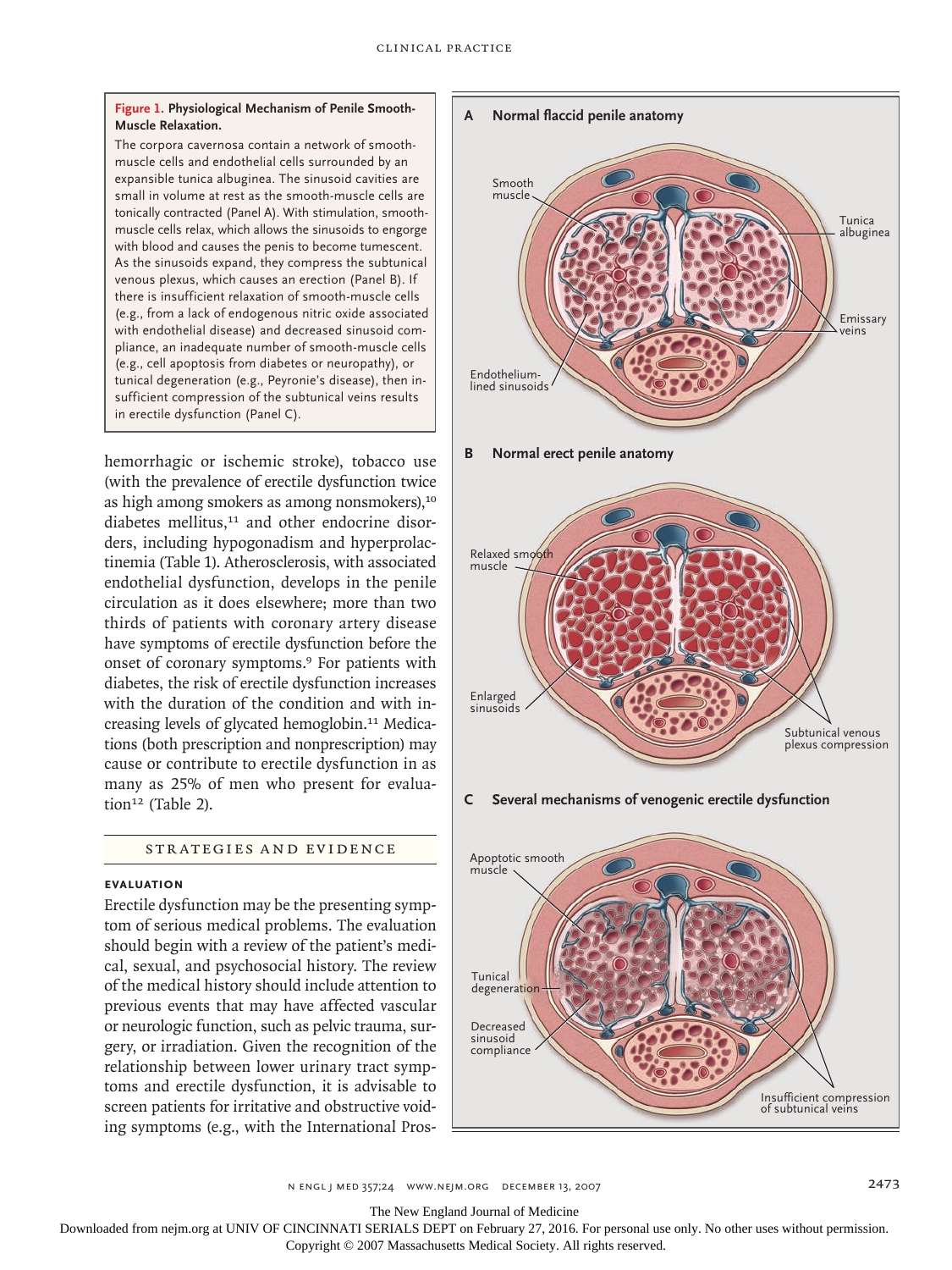

### **Figure 2. Molecular Mechanism of Penile Smooth-Muscle Relaxation.**

through cholinergic output causes increased production of nitric oxide. The nitric oxide produced in the endothelidecreases its intracellular calcium concentration through a pathway mediated by cyclic guanosine monophosphate of which increase the concentration of nitric oxide (NO) in smooth-muscle cells. First, nitric oxide is the neurotransby cyclic adenosine monophosphate (cAMP). With increased cavernosal blood flow, as well as increased levels of vascular endothelial growth factor (VEGF), the endothelial release of nitric oxide is further sustained through the mitter in nonadrenergic, noncholinergic (NANC) fibers; second, stimulation of endothelial nitric oxide synthase (eNOS) (cGMP), which leads to relaxation. A separate mechanism that decreases the intracellular calcium level is mediated phosphatidylinositol 3 (PI3) kinase pathway. Active treatments (red boxes) include drugs that affect the cGMP path-Outflow from the parasympathetic nervous system leads to relaxation of the cavernous sinusoids in two ways, both um then diffuses into the smooth-muscle cells. With the increase in nitric oxide content, the smooth-muscle cell way (phosphodiesterase [PDE] type 5 inhibitors and guanylyl cyclase agonists), the cAMP pathway (alprostadil), or both pathways (papaverine), along with neural-tone mediators (phentolamine and Rho kinase inhibitors). Agents that are being developed include guanylyl cyclase agonists (to bypass the need for endogenous nitric oxide) and Rho kinase inhibitors (to inhibit tonic contraction of smooth-muscle cells mediated through endothelin). Parasympathetic outflow is impaired in patients with diabetes, depression, and central and peripheral neuropathic diseases that inhibit neural output; outflow is also impaired by destruction of the nonadrenergic, noncholinergic nerves themselves. Exposure to tobacco smoke and lower urinary tract symptoms of benign prostatic hyperplasia are associated with an increase in outflow from the sympathetic nervous system that inhibits relaxation forces. Lower urinary tract symptoms may also impair the nitric oxide content in the penis, prostate, and bladder and account for the association between such symptoms and erectile dysfunction. Diabetes, the metabolic syndrome, hyperlipidemias, atherosclerosis, and smoking also directly reduce the activity of nitric oxide synthase and induce apoptosis of endothelial and smoothmuscle cells. PGF denotes prostaglandin F, PGE prostaglandin E, GPCR G-protein–coupled receptor, α1 α-adrenergic receptor, and GTP guanosine triphosphate.

tate Symptom Score, a grading scale from 0 to 35, drugs, and alcohol. The timing of the onset of erecwith scores of 8 to 19 indicating moderate symp-tile dysfunction should also be assessed; a gradtoms).7 Medications (including over-the-counter ual and progressive history suggests an organic drugs) should be reviewed (Table 2), as should

previous or current use of tobacco products, illicit tile dysfunction in the absence of trauma or other cause, whereas a sudden onset of complete erec-

The New England Journal of Medicine

Downloaded from nejm.org at UNIV OF CINCINNATI SERIALS DEPT on February 27, 2016. For personal use only. No other uses without permission.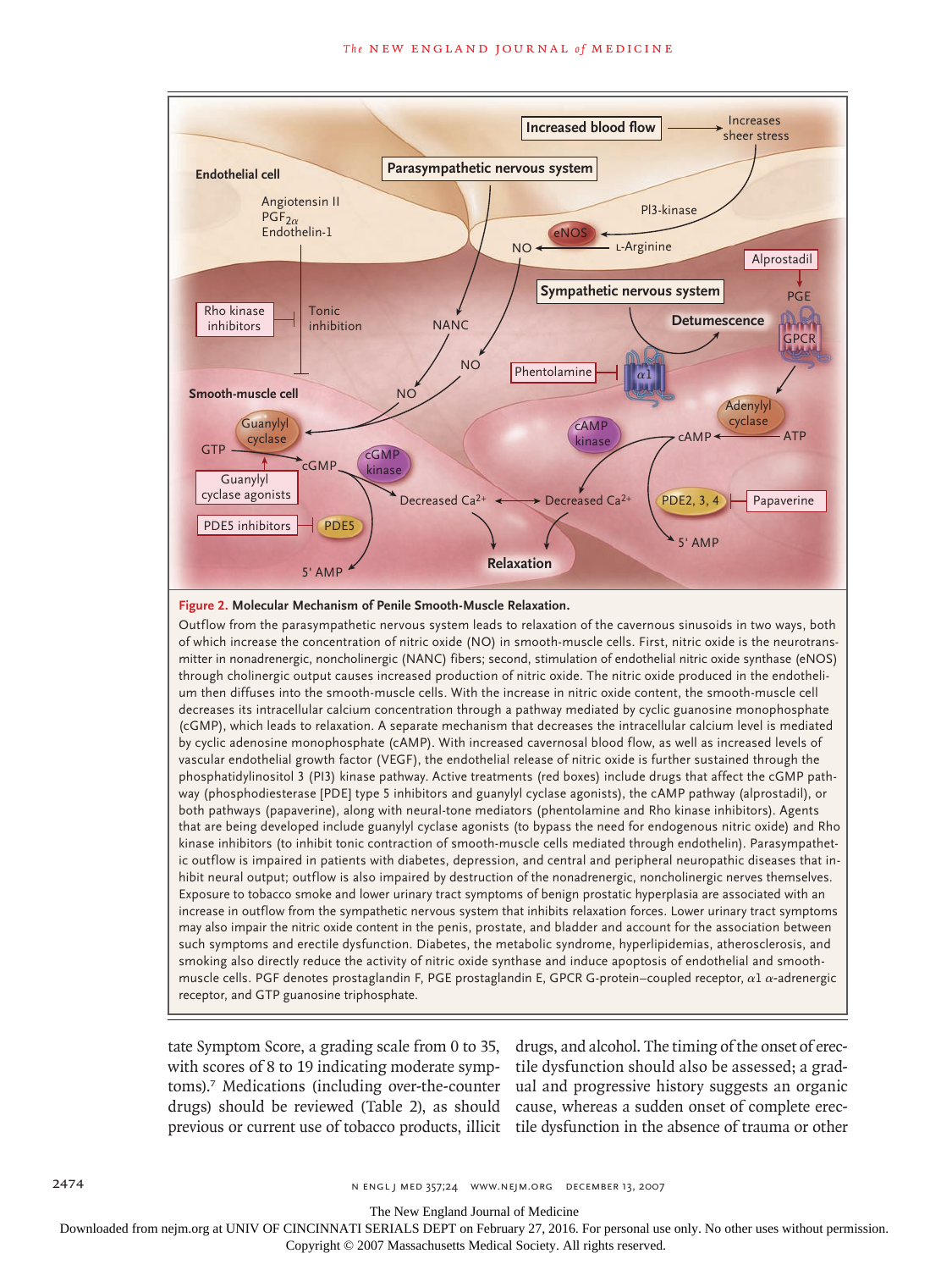| Table 1. Risk Factors for Erectile Dysfunction.*                |                                                                                                                                                                                                 |                                                                                     |  |
|-----------------------------------------------------------------|-------------------------------------------------------------------------------------------------------------------------------------------------------------------------------------------------|-------------------------------------------------------------------------------------|--|
| <b>Risk Factor</b>                                              | <b>Mechanism or Cause</b>                                                                                                                                                                       | <b>Treatment</b>                                                                    |  |
| Metabolic syndrome                                              | Endothelial dysfunction and down-reg-<br>ulation of nitric oxide synthase                                                                                                                       | Diet, exercise, and associated weight<br>loss                                       |  |
| Lower urinary tract symptoms<br>of benign prostatic hyperplasia | Possible decrease in nitric oxide in the<br>penis, bladder, and prostate                                                                                                                        | Use of a PDE5 inhibitor                                                             |  |
| Cardiovascular disease                                          | Possible endothelial dysfunction in<br>penile vasculature                                                                                                                                       | Use of a PDE5 inhibitor with caution;<br>contraindication with nitrate use          |  |
| Tobacco smoking                                                 | Possible endothelial dysfunction, asso-<br>ciated atherosclerosis, and sympa-<br>thetic overactivity                                                                                            | Smoking cessation                                                                   |  |
| Central neurologic conditions +                                 | Disruption of descending neural con-<br>trol of proerectile processes                                                                                                                           | Medical treatment                                                                   |  |
| Spinal cord injury                                              | Dependent on the extent and location<br>of the spinal lesion; nonsustained<br>reflex erections commonly maintained                                                                              | Use of a PDE5 inhibitor (depending<br>on the level of injury)                       |  |
| Depression or social or marital<br>stress                       | Unknown                                                                                                                                                                                         | Counseling, lifestyle change (e.g.,<br>weight loss, exercise), medical<br>treatment |  |
| Endocrinologic conditions:                                      | Disruption of testosterone-mediated<br>up-regulation of nitric oxide synthase;<br>low testosterone levels from hyper-<br>prolactinemia-influenced changes<br>in the hypothalamic-pituitary axis | Correction of underlying endocrine<br>disorder; possible use of a PDE5<br>inhibitor |  |
| Diabetes mellitus                                               | Vasculopathy from endothelial dysfunc-<br>tion and autonomic neuropathy                                                                                                                         | Appropriate glycemic therapy                                                        |  |

\* PDE5 denotes phosphodiesterase type 5.

† Neurologic conditions include Parkinson's disease, hemorrhagic or ischemic stroke, tumors, Alzheimer's disease, the

Shy–Drager syndrome, and encephalitis.

‡ Endocrinologic conditions include hypogonadism, hypothyroidism, hyperthyroidism, and hyperprolactinemia.

obvious causes suggests a possible social or psychological cause.

Both the patient and his sexual partner should be interviewed regarding the sexual history. Erectile dysfunction should be distinguished from other sexual problems, such as premature ejaculation. Factors such as sexual orientation, the degree to which the patient is bothered by erectile dysfunction, performance anxiety, and details regarding sexual technique should be addressed. Standardized questionnaires are available to assess erectile dysfunction, including the International Index of Erectile Function and its validated and more easily administered abridged version, the Sexual Health Inventory for Men<sup>13</sup> (see Table 1 of the Supplementary Appendix, available with the full text of this article at www.nejm.org). The five items on the latter inventory were selected in order to identify the presence or absence of erectile dysfunction and for consistency with the National Institute of Health's definition of the disorder.

On physical examination, signs of hypogonadism (including small testes, gynecomastia, and reduced growth of body hair and beard) warrant attention.14,15 In addition, a digital rectal examination and an assessment of anal sphincter tone and bulbocavernous reflex (the contraction of the bulbocavernous muscle on the perineum after compression of the glans penis) are recommended to assess the integrity of the sacral neural outflow. Peripheral pulses should be palpated for signs of vascular disease.

Practice guidelines recommend the measurement of a morning serum testosterone level for men with erectile dysfunction, $1,14$  although it should be recognized that the threshold level of testosterone for maintaining an erection is unknown and may depend on other factors (e.g., the level of luteinizing hormone).<sup>14,15</sup> An unequivocally low testosterone level warrants a repeat measurement of free or bioavailable testosterone, as well as the measurement of prolactin and luteinizing hormone. Measurements of glucose and

The New England Journal of Medicine

Downloaded from nejm.org at UNIV OF CINCINNATI SERIALS DEPT on February 27, 2016. For personal use only. No other uses without permission.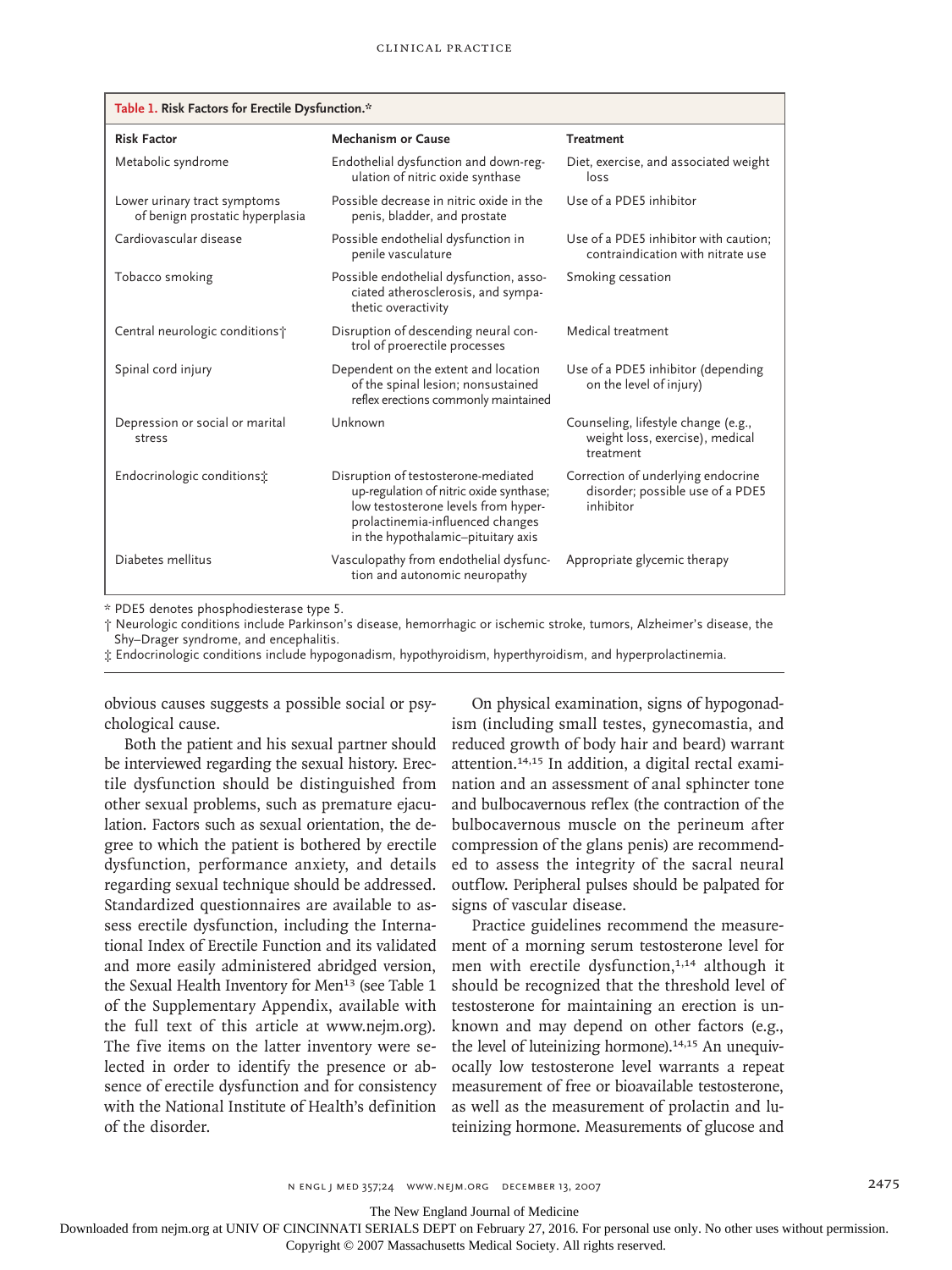| Table 2. Drugs Associated with Erectile Dysfunction. |                                                                                                                                                         |  |  |
|------------------------------------------------------|---------------------------------------------------------------------------------------------------------------------------------------------------------|--|--|
| <b>Drug Class</b>                                    | <b>Examples</b>                                                                                                                                         |  |  |
| Diuretics                                            | Thiazides, spironolactone                                                                                                                               |  |  |
| Antihypertensive drugs                               | Calcium-channel blockers, beta-blockers,<br>methyldopa, clonidine, reserpine,<br>guanethidine                                                           |  |  |
| Cardiac or cholesterol drugs                         | Digoxin, gemfibrozil, clofibrate                                                                                                                        |  |  |
| Antidepressants                                      | Selective serotonin-reuptake inhibitors,<br>tricyclic antidepressants, lithium,<br>monoamine oxidase inhibitors                                         |  |  |
| Tranquilizers                                        | Butyrophenones, phenothiazines                                                                                                                          |  |  |
| $H2$ antagonists                                     | Ranitidine, cimetidine                                                                                                                                  |  |  |
| Hormones                                             | Progesterone, estrogens, corticosteroids,<br>luteinizing hormone-releasing hormone<br>agonists, $5\alpha$ -reductase inhibitors,<br>cyproterone acetate |  |  |
| Cytotoxic agents                                     | Methotrexate                                                                                                                                            |  |  |
| Immunomodulators                                     | Interferon- $\alpha$                                                                                                                                    |  |  |
| Anticholinergic agents                               | Disopyramide, anticonvulsants                                                                                                                           |  |  |
| Recreational drugs                                   | Alcohol, cocaine                                                                                                                                        |  |  |

lipid levels, a complete blood count, and renalfunction tests are also recommended on the basis of expert consensus.16 Vascular assessments based on penile injection of prostaglandin  $E_1$ , duplex ultrasonography, biothesiometry, or nocturnal penile tumescence are not recommended in routine practice but can be helpful whenever information regarding the vascular supply is needed — for example, in the choice of surgical treatment (implantation of a prosthesis vs. penile reconstruction).<sup>16</sup>

## **Treatment**

Therapies currently used for the treatment of erectile dysfunction include oral therapy with a phosphodiesterase type 5 inhibitor (the most commonly used therapy), injection therapies, testosterone therapy, penile devices, and psychotherapy. In addition, limited data suggest that the treatment of underlying risk factors and coexisting illnesses — for example, with weight loss, exercise, stress reduction, and smoking cessation — may improve erectile function.<sup>17</sup> Decisions regarding therapy should take into account the preferences and expectations of patients and their partners.

# *Phosphodiesterase Type 5 Inhibitors*

Phosphodiesterase type 5 inhibitors are considered to be the first-line therapy for the treatment of erectile dysfunction. These agents improve erectile function by increasing penile cyclic guanosine monophosphate (cGMP), resulting in relaxation of smooth-muscle cells (Fig. 2).

Several randomized trials have demonstrated the efficacy of this class of medications. A metaanalysis of 14 randomized trials involving 2283 men showed that treatment with sildenafil (at all doses tested) significantly increased the proportion of patients who had at least one episode of intercourse (83%), as compared with placebo (45%), with a risk ratio of 1.8 in the placebo group (95% confidence interval, 1.7 to 1.9).<sup>18</sup> Another randomized trial showed that treatment with sildenafil (at a dose of 100 mg) increased the proportion of men who had a successful episode of intercourse, as compared with placebo (51% vs. 30%, P<0.05).<sup>19</sup>

There are no compelling data to support the superiority of one phosphodiesterase type 5 inhibitor over another.<sup>16</sup> Comparisons of efficacy among various agents in this class are limited because of the exclusion of patients who did not have a response to sildenafil in studies of tadalafil and vardenafil and because of differences among study subjects in such factors as smoking status, baseline erectile function, race, and age. In a meta-analysis of 11 randomized trials involving 2102 men, tadalafil (at a dose of 10 or 20 mg) led to significant improvement in erectile function (as assessed with the International Index of Erectile Function) and significant increases in the proportion of sexual attempts leading to successful intercourse (34% with 10 mg of tadalafil, 46% with 20 mg of tadalafil, and 8% with placebo; P<0.001 for all comparisons).20 Similar improvement in erectile function was reported in a meta-analysis of randomized trials of vardenafil (at doses of 5 mg, 10 mg, and 20 mg). $21$ 

Patients may not have a response to a phosphodiesterase type 5 inhibitor for several reasons. Figure 3 reviews potential reasons for failure of these medications, as well as common adverse events. Some patients may not be able to tolerate phosphodiesterase type 5 inhibitors because of adverse events related to vasodilatation in nonpenile tissues expressing phosphodiesterase type 5 or from the inhibition of homologous nonpenile isozymes (i.e., phosphodiesterase type 6 in the retina). Abnormal vision that is attributed to the effects of phosphodiesterase type 5 inhibitors on retinal phosphodiesterase type 6, reported only

The New England Journal of Medicine

Downloaded from nejm.org at UNIV OF CINCINNATI SERIALS DEPT on February 27, 2016. For personal use only. No other uses without permission.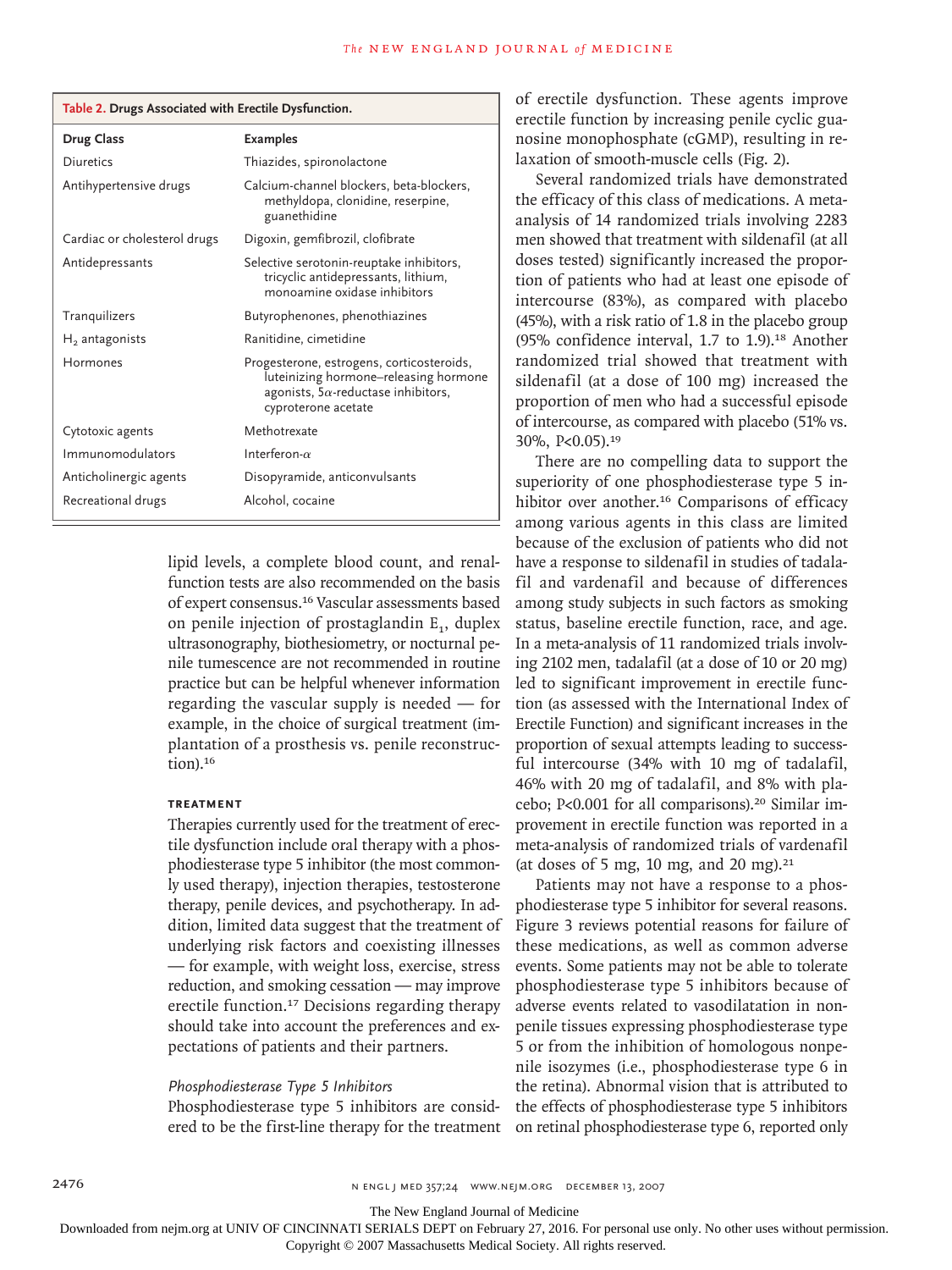#### clinical pr actice



with sildenafil, is of short duration and is not data in support of such an association are limitthought to be of clinical significance. A more ed, it is prudent to avoid the use of these agents serious concern is the possibility that phospho- in men with a history of this condition.<sup>22</sup> Padiesterase type 5 inhibitors may cause nonarter-<br>
tients who are receiving phosphodiesterase type 5 itic anterior ischemic optic neuropathy; although inhibitors should be informed about the low risk

n engl j med 357;24 www.nejm.org december 13, 2007 2477

The New England Journal of Medicine

Downloaded from nejm.org at UNIV OF CINCINNATI SERIALS DEPT on February 27, 2016. For personal use only. No other uses without permission.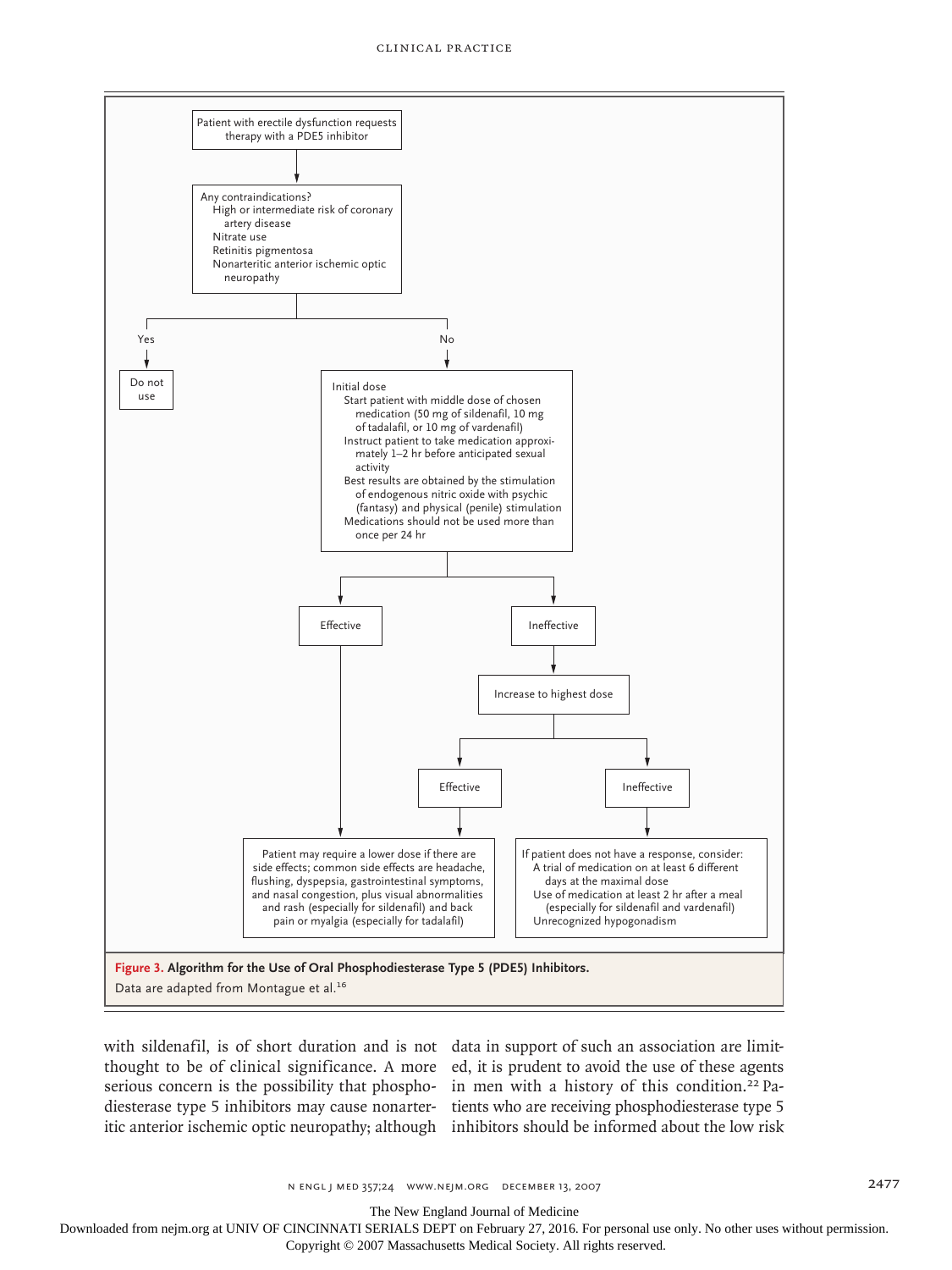of changes in visual acuity. If such changes occur, patients should be referred to an ophthalmologist. Changes in visual acuity should not be confused with the harmless "blue haze" caused by the above-mentioned inhibition of phosphodiesterase type 6 in the retina.

A related concern, especially given the frequent coexistence of erectile dysfunction and coronary artery disease, is the possibility that treatment with a phosphodiesterase type 5 inhibitor might precipitate coronary ischemia. Treating erectile dysfunction, whatever approach is used, may slightly increase the risk of myocardial infarction simply because of a modest increase in physical exertion during intercourse (3 to 4 metabolic equivalents) and the associated increase in sympathetic activity with attendant increases in blood pressure and heart rate.<sup>23</sup> The absolute risk of myocardial infarction during intercourse is estimated at 20 chances per million per hour in patients with ischemic heart disease. Nonetheless, it is prudent to evaluate a patient's cardiovascular status before initiating treatment.<sup>24,25</sup> Since the use of phosphodiesterase type 5 inhibitors concurrently with nitrates may induce hypotension, this combination is strictly contraindicated. Additional recommendations for managing erectile dysfunction in patients with coronary artery disease are summarized in Table 3.23,26

## *Injection Therapies*

The intracavernous or transurethral injection of vasoactive medications may also be used to treat erectile dysfunction. Alprostadil is a stable form of prostaglandin  $E_1$  that increases the concentration of cyclic adenosine monophosphate (cAMP) and decreases the intracellular calcium concentration, resulting in relaxation of smooth-muscle cells (Fig. 1B). In randomized trials, as compared with placebo, intracavernous injection of alprostadil increased the proportion of men with "full rigidity,"27 as well as the proportion of men with erections (50% vs. none in the placebo group; P<0.001).<sup>28</sup> In a meta-analysis of four trials, the efficacy of intracavernous injections of alprostadil was more than 70%.29 Trimix, a combination of prostaglandin E<sub>1</sub> phentolamine (an  $\alpha_1$ -adrenergic antagonist) and papaverine (a nonspecific phosphodiesterase inhibitor), has been used for injection therapy when prostaglandin  $E_1$  alone failed to induce an adequate erection; the rate of response to this combined therapy was approximately 90%.<sup>30</sup>

The transurethral delivery of alprostadil by means of suppositories, an approach known as medicated urethral system for erection (MUSE), is a second-line method of penile injection in which the drug is absorbed through the urethral mucosa and into the corpus cavernosum. A systematic review of MUSE therapy in three randomized trials involving 1828 men showed that transurethral delivery of alprostadil significantly increased the proportion of men with at least one successful episode of intercourse, as compared with placebo (65% vs. 18%, P<0.001).<sup>29</sup> This treatment was reported to be effective in up to 43% of men with erectile dysfunction who did not have a response to sildenafil.<sup>31</sup>

Because there is a small risk of priapism with intracavernous injection therapy (1%) or of technical problems associated with self-injection, it is generally recommended that the first dose be administered under the supervision of a health care provider. Penile ache has been reported with both intracavernous and transurethral injections (incidence, 5%), and leg ache or a burning sensation in the urethra has been reported with MUSE. Penile fibrosis is a rare complication of both therapies. Contraindications to such therapies include a history of priapism, sickle cell disease or trait, multiple myeloma, and thrombocytopenia; for MUSE specifically, contraindications are urethral stricture and urethritis.

# *Testosterone Therapy*

Despite the uncertainties associated with the diagnosis and clinical implications of a low testosterone level, testosterone-replacement therapy is commonly recommended for men with erectile dysfunction in whom a low bioavailable testosterone level has been confirmed.14,16 In a metaanalysis of 16 studies, improvement in erectile dysfunction was significantly more common in men with hypogonadism who were treated with testosterone than in those who received placebo (57.0% vs. 16.7%).32 In nine studies that included data on the cause of erectile dysfunction, the response rate was significantly higher among men with primary testicular failure (64%) than among those with a secondary cause of erectile dysfunction (44%). Transdermal testosterone therapy resulted in significantly higher response rates than did either intramuscular or oral administration (80.9%, 51.3%, and 53.2%, respectively).

Men who receive testosterone should be reevaluated after 1 to 3 months and at least annu-

The New England Journal of Medicine

Downloaded from nejm.org at UNIV OF CINCINNATI SERIALS DEPT on February 27, 2016. For personal use only. No other uses without permission.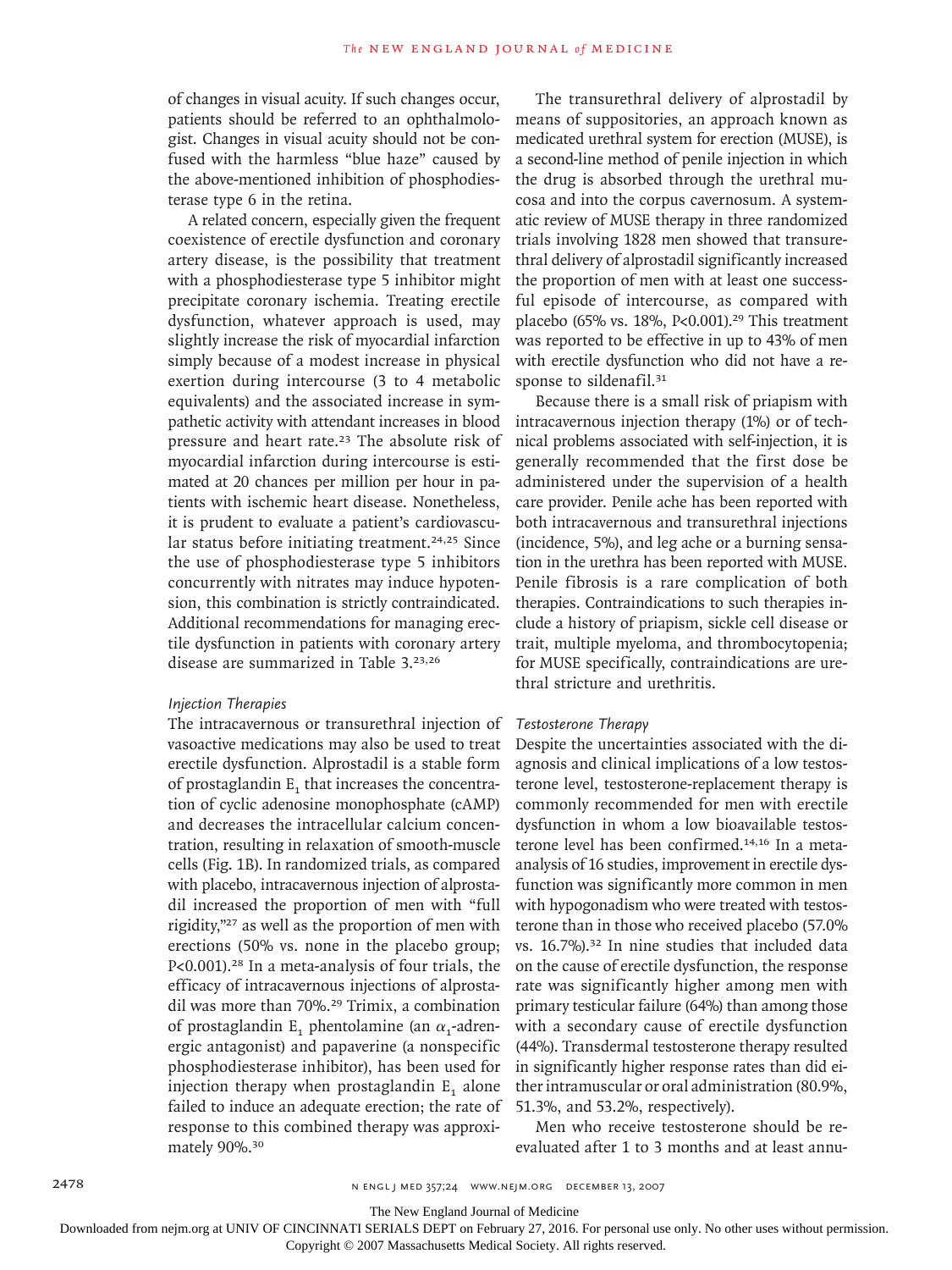ally thereafter for testosterone levels, erectile function, and adverse effects, which may include gynecomastia, sleep apnea, development or exacerbation of lower urinary tract symptoms due to benign prostatic hyperplasia, prostate cancer, reduced levels of high-density lipoprotein cholesterol, erythrocytosis, elevations in liver enzyme levels, and reduced fertility.4,15 Periodic reevaluation should include a complete blood count and measurement of prostate-specific antigen, as well as a digital rectal examination.33 Therapy should be discontinued in patients who do not have a response within 3 months.

# *Penile Devices*

Penile devices may be considered in men who do not have a response to the above-mentioned therapies or who have contraindications to either drug or injection therapies. Such devices have not been studied in randomized trials, and data to evaluate results are derived largely from case series.

Vacuum erection devices induce penile rigidity by means of a vacuum, which traps blood in the penis with an elastic band placed around its base. Data from small series suggest that approximately 35% of men are satisfied with the results of such devices.<sup>34</sup>

More commonly used is a penile prosthetic device, which is surgically implanted into the penis. There are two general types of prostheses: malleable and inflatable. The choice of prosthesis is dependent on the preference of the patient and should take into account the patient's body habitus and manual dexterity, which may have an effect on the ability to manipulate the device. Owing to the permanence of prosthetic devices, patients should be advised first to consider less invasive options for treatment. Limited evidence suggests that many patients and their partners are highly satisfied with this approach.<sup>35</sup>

# *Psychotherapy*

Psychosexual therapy involves such techniques as sensate focus (nongenital massage), sensoryawareness exercises, correction of misconceptions regarding sexuality, and therapy for interpersonal difficulties (e.g., open communication about sexual issues, scheduling of physical intimacy, and behavioral interventions). These approaches may be useful for patients in whom erectile dysfunction has psychogenic or social components, although data from randomized trials are scant and inconsistent. For example, one small, random-

**Table 3. Princeton Guidelines for the Treatment of Erectile Dysfunction in Men with Coronary Artery Disease.\***

| <b>Risk Level</b>                                                                                                                                                                                                                                                                                                                                                                        | <b>Treatment</b><br>Recommendation                   |
|------------------------------------------------------------------------------------------------------------------------------------------------------------------------------------------------------------------------------------------------------------------------------------------------------------------------------------------------------------------------------------------|------------------------------------------------------|
| Low — Asymptomatic coronary artery disease<br>and <3 of the following risk factors: con-<br>trolled hypertension, mild stable angina, suc-<br>cessful coronary revascularization, previous<br>uncomplicated myocardial infarction, mild<br>valvular disease, and congestive heart failure<br>(left ventricular dysfunction with or without<br>NYHA class I)                              | Possible use of a PDE5<br>inhibitor                  |
| <b>Indeterminate</b> — Coronary artery disease and<br>$\geq$ 3 of the following risk factors: moderate an-<br>gina, recent myocardial infarction (>2 wk<br>but <6 wk), left ventricular dysfunction or<br>congestive heart failure (NYHA class II),<br>and noncardiac sequelae of atherosclerotic<br>disease such as cerebrovascular accident<br>or premature ventricular depolarization | Further evaluation by a<br>cardiologist              |
| High — Unstable angina and any of the follow-<br>ing risk factors: uncontrolled hypertension,<br>congestive heart failure (NYHA class III or<br>IV), very recent myocardial infarction (<2<br>wk), high-risk arrhythmias, hypertrophic<br>obstructive or other cardiomyopathy, and<br>moderate-to-severe valvular disease                                                                | No treatment until cardi-<br>ac status is stabilized |

\* According to the consensus-panel guidelines, the patients' cardiovascular risk factors and previous history of cardiovascular disease are used to assign risk levels and guide therapy. PDE5 denotes phosphodiesterase type 5, and NYHA New York Heart Association. Data are adapted from Jackson et al.<sup>23</sup>

ized, controlled trial showed that counseling had no significant effect on the percentage of patients who had successful intercourse,<sup>36</sup> whereas in another randomized trial, counseling was associated with a significant improvement in sexual functioning, satisfaction with sexual life, and social skills.<sup>37</sup>

## **GUIDELINES**

Treatment recommendations for erectile dysfunction have been published by guideline committees of the American Urological Association<sup>16,38</sup> and the Endocrine Society; the latter has also published recommendations for the use of testosterone therapy.14,15 The recommendations in this review are consistent with these guidelines.

# AREAS OF UNCERTAINTY

The pathophysiology of erectile dysfunction remains incompletely understood. Drugs affecting a variety of signaling pathways that are involved in erectile dysfunction (e.g., Rho kinase inhibitors, guanylyl cyclase agonists, and phosphodiesterase

The New England Journal of Medicine

Downloaded from nejm.org at UNIV OF CINCINNATI SERIALS DEPT on February 27, 2016. For personal use only. No other uses without permission.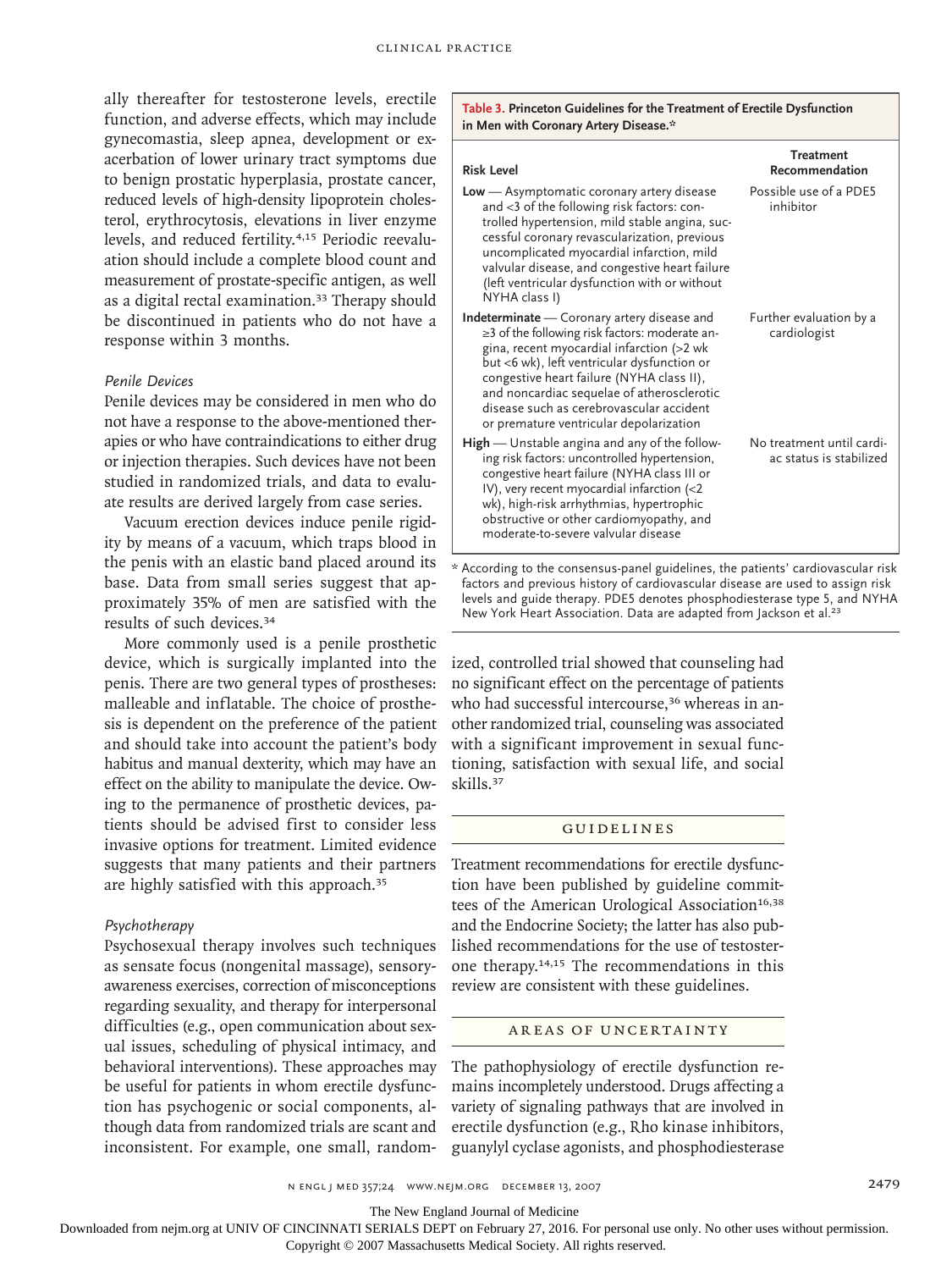type 5 inhibitors with an increased onset of action) are currently being developed. Novel delivery methods, such as gene therapy to alter the relaxability of penile smooth muscles by up-regulating the maxi-K channel (a potassium-ion channel), are being investigated in phase 1 clinical trials.

# SUMMARY AND RECOMMENDATIONS

Erectile dysfunction should be evaluated by taking a careful medical history (with attention to cardiovascular disease, diabetes or other features of the metabolic syndrome, manifestations of hypogonadism, previous pelvic surgery or trauma, and medications) and physical examination, looking for evidence of underlying disorders such as hypogonadism and vascular disease. Limited laboratory testing is recommended, including the measurement of testosterone, glucose, and lipid levels. Switching from a medication that is associated with erectile dysfunction to an alternative that is not should be considered. In the case in the vignette, for example, the beta-blocker might be changed to an angiotensin-converting–enzyme

inhibitor in order to assess whether the patient's symptoms would improve in the absence of the beta-blocker. In addition, weight loss and exercise should be recommended, and smokers should be counseled to discontinue.

The selection of specific treatments should involve both the patient and his partner. In the absence of contraindications to the use of phosphodiesterase type 5 inhibitors (e.g., the use of nitrates or a history of priapism), these agents are generally prescribed as first-line therapy. Injection and device therapies should be reserved for patients who do not have a response to phosphodiesterase type 5 inhibitors or in whom these drugs are contraindicated or poorly tolerated (i.e., about a third of men who receive such drugs). Psychosexual counseling may be helpful in cases of erectile dysfunction with psychogenic or social components.

Dr. McVary reports receiving consulting fees from Boehringer Ingelheim, GlaxoSmithKline, and Pfizer, lecture fees from Boehinger Ingelheim, Sanofi-Aventis, and Eli Lilly and grant support from GlaxoSmithKline and Eli Lilly and serving as an expert witness in two cases involving the treatment of benign prostatic hyperplasia with the use of device therapies.

#### **References**

NIH Consensus Development Panel on **1.** Impotence. NIH Consensus Conference: impotence. JAMA 1993;270:83-90.

Feldman HA, Goldstein I, Hatzichris-**2.** tou DG, Krane RJ, McKinlay JB. Impotence and its medical and psychosocial correlates: results of the Massachusetts Male Aging Study. J Urol 1994;151:54-61.

Bacon CG, Mittleman MA, Kawachi I, **3.** Giovannucci E, Glasser DB, Rimm EB. Sexual function in men older than 50 years of age: results from the health professionals follow-up study. Ann Intern Med 2003;139: 161-8.

4. Ayta IA, McKinlay JB, Krane RJ. The likely worldwide increase in erectile dysfunction between 1995 and 2025 and some possible policy consequences. BJU Int 1999; 84:50-6.

O'Leary MP, Althof SE, Cappelleri JC, **5.** Crowley A, Sherman N, Duttagupta S. Selfesteem, confidence and relationship satisfaction of men with erectile dysfunction treated with sildenafil citrate: a multicenter, randomized, parallel group, doubleblind, placebo controlled study in the United States. J Urol 2006;175:1058-62.

6. Kupelian V, Shabsigh R, Araujo AB, O'Donnell AB, McKinlay JB. Erectile dysfunction as a predictor of the metabolic syndrome in aging men: results from the Massachusetts Male Aging Study. J Urol 2006;176:222-6.

McVary KT. Erectile dysfunction and **7.**

lower urinary tract symptoms secondary to BPH. Eur Urol 2005;47:838-45.

Rosen R, Altwein J, Boyle P, et al. Low-**8.** er urinary tract symptoms and male sexual dysfunction: the multinational survey of the aging male (MSAM-7). Eur Urol 2003; 44:637-49.

Billups KL. Sexual dysfunction and **9.** cardiovascular disease: integrative concepts and strategies. Am J Cardiol 2005; 96:Suppl 12B:57M-61M.

10. McVary KT, Carrier S, Wessells H. Smoking and erectile dysfunction: evidence based analysis. J Urol 2001;166: 1624-32.

11. Brown JS, Wessells H, Chancellor MB, et al. Urologic complications of diabetes. Diabetes Care 2005;28:177-85.

12. Thomas A, Woodard C, Rovner ES, Wein AJ. Urologic complications of nonurologic medications. Urol Clin North Am 2003;30:123-31.

13. Cappelleri JC, Rosen RC. The Sexual Health Inventory for Men (SHIM): a 5-year review of research and clinical experience. Int J Impot Res 2005;17:307-19.

14. Bhasin S, Cunningham GR, Hayes FJ, et al. Testosterone therapy in adult men with androgen deficiency syndromes: an Endocrine Society clinical practice guideline. J Clin Endocrinol Metab 2006;91: 1995-2010. [Erratum, J Clin Endocrinol Metab 2006;91:2688.]

15. Guay AT, Spark RF, Bansal S, et al.

American Association of Clinical Endocrinologists medical guidelines for clinical practice for the evaluation and treatment of male sexual dysfunction: a couple's problem — 2003 update. Endocr Pract 2003;9:77-95.

16. Montague DK, Jarow JP, Broderick GA, et al. Chapter 1: the management of erectile dysfunction: an AUA update. J Urol 2005;174:230-9.

Esposito K, Giugliano F, Di Palo C, et **17.** al. Effect of lifestyle changes on erectile dysfunction in obese men: a randomized controlled trial. JAMA 2004;291:2978-84. 18. Fink HA, Mac Donald R, Rutks IR, Nelson DB, Wilt TJ. Sildenafil for male erectile dysfunction: a systematic review and meta-analysis. Arch Intern Med 2002; 162:1349-60.

19. Padma-Nathan H, Stecher VJ, Sweeney M, Orazem J, Tseng LJ, Deriesthal H. Minimal time to successful intercourse after sildenafil citrate: results of a randomized, double-blind, placebo-controlled trial. Urology 2003;62:400-3.

20. Carson CC, Rajfer J, Eardley I, et al. The efficacy and safety of tadalafil: an update. BJU Int 2004;93:1276-81.

21. Crowe SM, Streetman DS. Vardenafil treatment for erectile dysfunction. Ann Pharmacother 2004;38:77-85.

22. Carter JE. Anterior ischemic optic neuropathy and stroke with use of PDE-5 inhibitors for erectile dysfunction: cause or

2480 **n ENGL j MED 357;24 WWW.NEIM.ORG DECEMBER 13, 2007** 

The New England Journal of Medicine

Downloaded from nejm.org at UNIV OF CINCINNATI SERIALS DEPT on February 27, 2016. For personal use only. No other uses without permission.